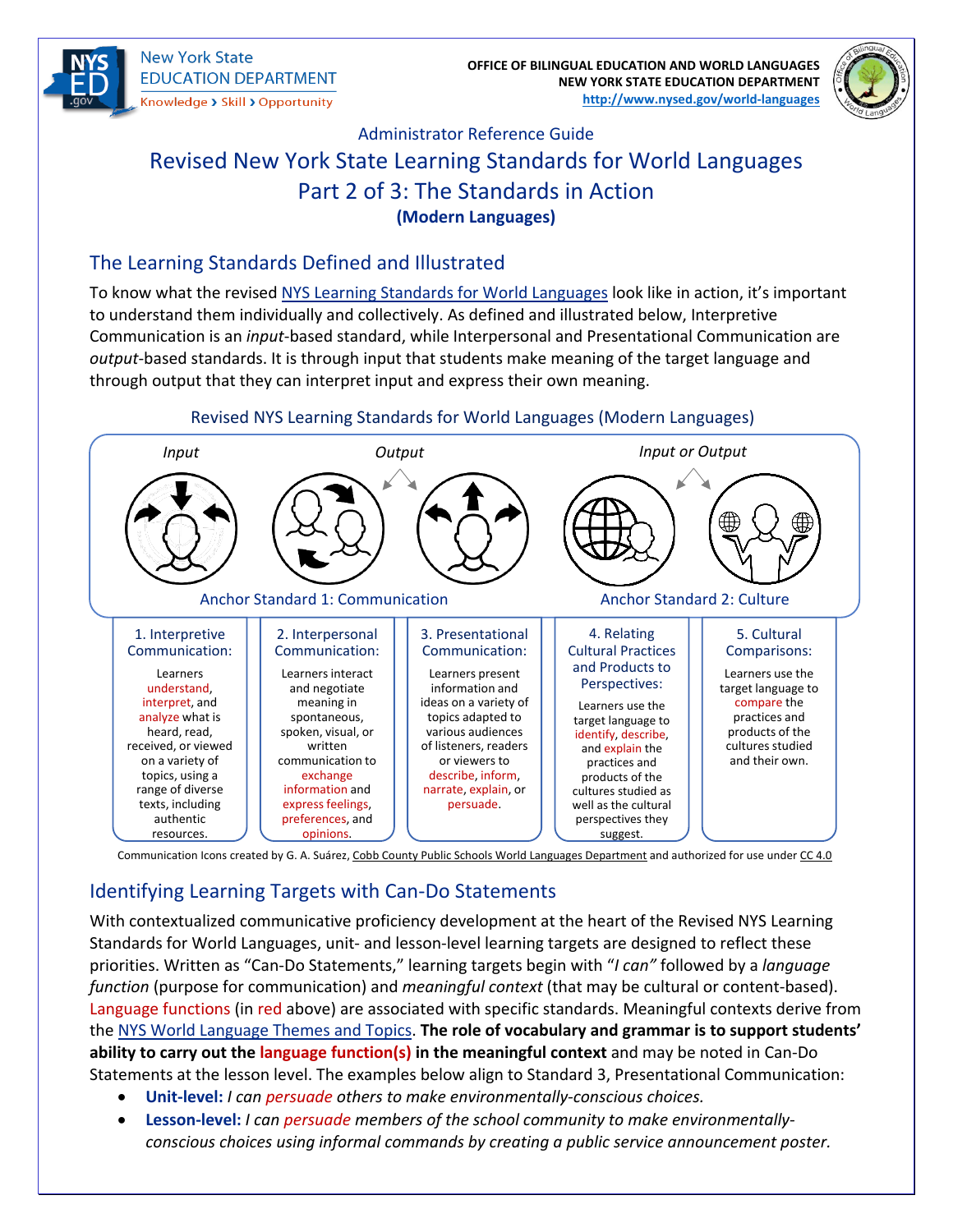# World Language Can-Do Statements and Content-Area Learning Objectives Compared

The chart below compares world language Can-Do Statements to content-area learning objectives.

| World Language Can-Do Statements                                                  | <b>Content-Area Learning Objectives</b>          |  |  |
|-----------------------------------------------------------------------------------|--------------------------------------------------|--|--|
| with Acceptable Evidence                                                          | (ABCDE Model)                                    |  |  |
| $l$ Can +                                                                         | $A - A$ udience                                  |  |  |
| Student-facing, student-friendly                                                  | Teacher facing: Students will be able to (SWBAT) |  |  |
| Language Function +                                                               | $B - Be$ havior                                  |  |  |
| Purpose for communication, as per learning standard                               | Observable action; may reflect Bloom's Taxonomy  |  |  |
| Meaningful Context +                                                              | $C$ – Condition                                  |  |  |
| As per NYS WL Themes and Topics; may be cultural<br>$\bullet$<br>or content-based | Supports, tools, or other learning conditions    |  |  |
| Supporting Language Form(s) (optional) +                                          | $D - Degree$                                     |  |  |
| Language structure and/or vocabulary                                              | Accuracy, mastery                                |  |  |
| <b>Acceptable Evidence</b>                                                        | $E -$ Evaluation                                 |  |  |
| Communicative task appropriate to proficiency level                               | Assessment                                       |  |  |

### Identifying How Well Students Can Perform at Three Proficiency Checkpoints

How well a student carries out a language function and associated tasks depends on their proficiency level. Language proficiency—**what students can do with language**—develops with time and repeated use of the target language in varied contexts. The chart below summarizes expectations in terms of *input* and *output* at Checkpoints A, B, and C, each a two-year course of study in a grade 7-12 program. In programs that start world language study prior to grade 7, Checkpoint A begins with the first course in the sequence. More precise performance descriptors by Checkpoint and Standard are found in the NYS World Language Performance Indicators for [Category 1-2 Modern Languages](http://www.nysed.gov/common/nysed/files/programs/world-languages/proficiency-ranges-and-performance-indicators-for-modern-languages-cat-1-2-11x17_0.pdf) (Roman alphabet-based languages and ASL) and [Category 3-4 Modern Languages](http://www.nysed.gov/common/nysed/files/programs/world-languages/proficiency-ranges-and-performance-indicators-for-modern-languages-cat-3-4-11x17_0.pdf) (non-Roman alphabet-based languages and Indigenous languages).

| Summary of Input- and Output-Based Performances by Language Category and Proficiency Range |                                                                                                                                     |                                               |                                                  |                                                  |          |           |  |
|--------------------------------------------------------------------------------------------|-------------------------------------------------------------------------------------------------------------------------------------|-----------------------------------------------|--------------------------------------------------|--------------------------------------------------|----------|-----------|--|
| Proficiency Level                                                                          | <b>Novice-Level Proficiency</b>                                                                                                     |                                               |                                                  | Intermediate-Level Proficiency                   |          |           |  |
| Proficiency Sub-Level                                                                      | Low (NL)                                                                                                                            | Mid (NM)                                      | High (NH)                                        | Low $(IL)$                                       | Mid (IM) | High (IH) |  |
| Category 1-2<br><b>Modern Languages</b>                                                    | Checkpoint A                                                                                                                        |                                               |                                                  |                                                  |          |           |  |
|                                                                                            |                                                                                                                                     |                                               |                                                  | Checkpoint B                                     |          |           |  |
|                                                                                            | Checkpoint C                                                                                                                        |                                               |                                                  |                                                  |          |           |  |
| Category 3-4<br><b>Modern Languages</b>                                                    |                                                                                                                                     | Checkpoint A                                  |                                                  |                                                  |          |           |  |
|                                                                                            |                                                                                                                                     |                                               |                                                  | Checkpoint B                                     |          |           |  |
|                                                                                            |                                                                                                                                     |                                               | Checkpoint C                                     |                                                  |          |           |  |
|                                                                                            | Input: Can understand words and phrases<br>and the main idea from a simple, highly-<br>predictable text with strong visual support. |                                               | Input: Can understand main ideas and some        |                                                  |          |           |  |
|                                                                                            |                                                                                                                                     |                                               | supporting details on familiar topics from a     |                                                  |          |           |  |
|                                                                                            |                                                                                                                                     |                                               | variety of texts. At the IH level, begins to     |                                                  |          |           |  |
|                                                                                            |                                                                                                                                     |                                               | understand main ideas and details of complex     |                                                  |          |           |  |
|                                                                                            |                                                                                                                                     |                                               |                                                  | texts on a range of topics including those of    |          |           |  |
|                                                                                            | Output: Can express short, simple messages<br>in highly familiar contexts using isolated<br>words and phrases; may be difficult to  |                                               | community, national, and international interest. |                                                  |          |           |  |
|                                                                                            |                                                                                                                                     |                                               | Output: Can create with language and ask and     |                                                  |          |           |  |
|                                                                                            |                                                                                                                                     |                                               | answer questions on familiar topics in           |                                                  |          |           |  |
|                                                                                            |                                                                                                                                     |                                               | straightforward survival situations using        |                                                  |          |           |  |
| understand.                                                                                |                                                                                                                                     | sentences and strings of sentences. At the IH |                                                  |                                                  |          |           |  |
|                                                                                            |                                                                                                                                     |                                               | level, begins to narrate and describe in major   |                                                  |          |           |  |
|                                                                                            |                                                                                                                                     |                                               |                                                  | time frames in paragraph-level production on a   |          |           |  |
|                                                                                            |                                                                                                                                     |                                               | range of topics including those of personal,     |                                                  |          |           |  |
|                                                                                            |                                                                                                                                     |                                               |                                                  | community, national, and international interest. |          |           |  |